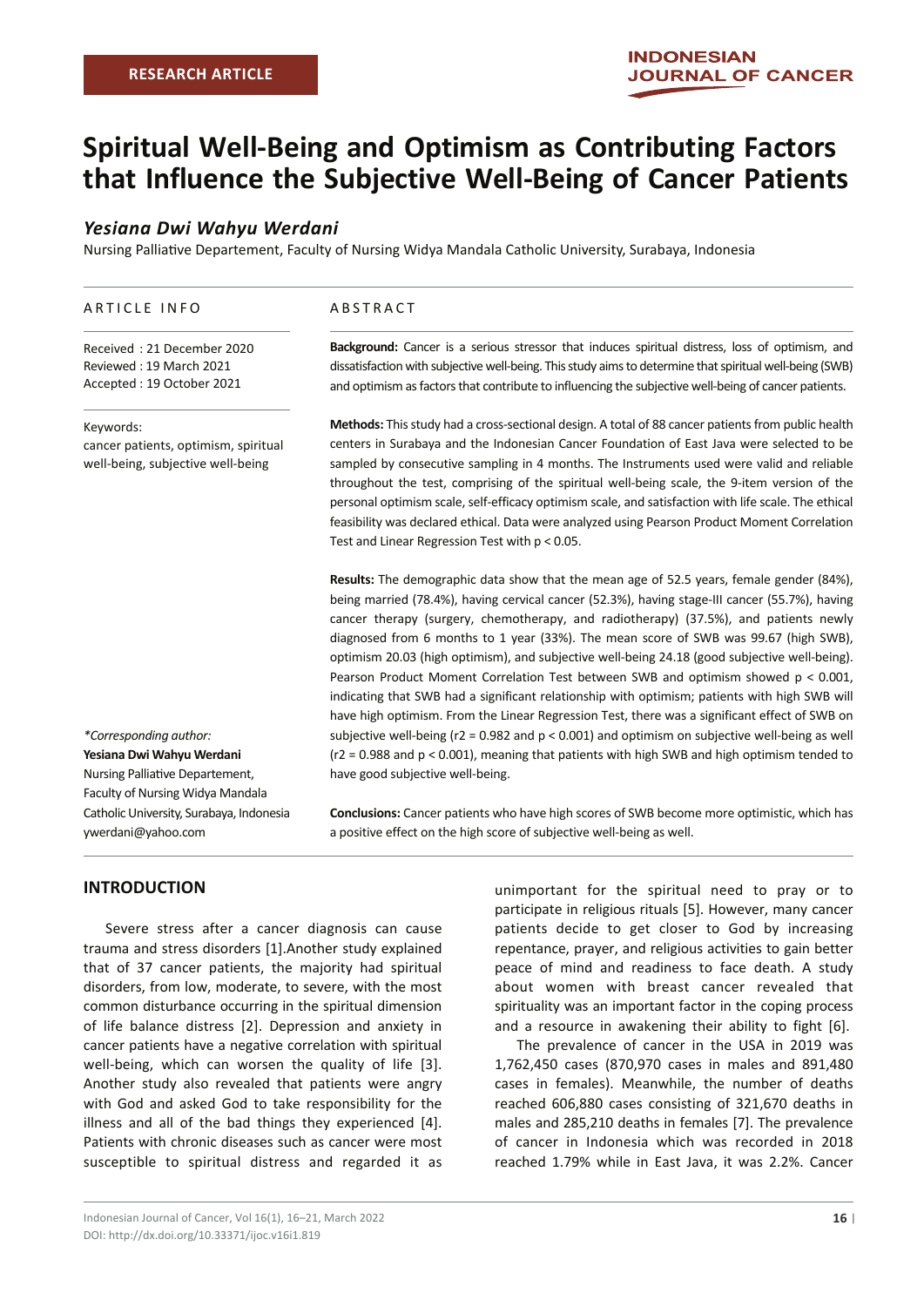in Indonesia occurs in all age groups, and most of them are more than 45 years old, reaching 16.01%. Most cancer patients in East Java undergo surgery as a treatment (65.13%), followed by chemotherapy (24.85%), radiation (14.05%), and other therapies (20.6%) [8]. Stress is a major problem found in patients diagnosed with cancer; it will even continue to persist until the cancer treatment period is completed [9]. In addition to stress, other psychological disorders such as fear and barriers to social relations with other people are also experienced by patients diagnosed with cancer [10]. Cancer patients have significant emotional problems such as anxiety, depression, fear, physiological problems, and family problems [11]. Patients perceive cancer disease as an unpredictable and indestructible enemy; they also express fear of closeness to death and the possibility of dying [12]. Other studies revealed that cancer patients had a high desire to die as a result of the physical, psychological, and social changes they experienced [13]. Spiritual distress was experienced by a patient with a negative condition [14]. Patients who feel lonely and have disturbed interpersonal relationships can have a spiritual crisis [15]. More than 40% of newly diagnosed and relapsed cancer patients exhibit a significant level of spiritual distress [16]. Distress conditions in cancer patients cause hopelessness which has an impact on their poor quality of life [17]. The study of colorectal cancer patients found that patients with lower optimism, poorer social support, more negative cognitive assessments, and younger age had a worse correlation with subjective well-being [18]. A study of 97 breast cancer patients stated that the majority of patients felt high pessimism and decreased their quality of life during illness [19]. Patients who had cancer for a longer period showed lower scores for life goals and lower scores for willingness to live [20]. However, in another study, physical disorders experienced by cancer patients can improve the spiritual aspect by increasing surrender and submission to God. A qualitative study of 21 cancer patients stated that the spiritual well-being of cancer patients was inner harmony, sharing feelings with others, overcoming better final life thoughts, and seeking faith as inner support [21]. This study aimed to determine SWB and optimism as factors that contribute to influencing the subjective well-being of cancer patients.

## **METHODS**

This cross-sectional study involved 100 cancer survivors registered in the public health centers in Surabaya and the Indonesia Cancer Foundation of East Java. A total of 88 cancer patients with various types were selected by consecutive sampling between March and June 2020. All the instruments were valid and reliable; the SWB

scale with  $R = 0.651-0.909$  and Cronbach's alpha = 0.975 was used while optimism was measured using the 9-Item Version of The Personal Optimism Scale and Self Efficacy Optimism Scale with  $R = 0.847 - 0.956$  and Cronbach's alpha = 0.974. The subjective well-being was measured using a life-scale satisfaction instrument with  $R = 0.837 -$ 0.969 and Cronbach's = 0.936. Research explanations were given to all respondents, and those who were willing to become the respondents were asked to sign the informed consent. After the questionnaires had been filled in by the respondents, scoring was carried out. All the questionnaires used the Likert scale. The Spiritual Well-Being Scale consists of 20 questions with a score ranging from 20 to 120; the higher score indicates high SWB. The 9-Item Version of The Personal Optimism Scale and Self Efficacy Optimism Scale consist of 9 questions with a score ranging from 0 to 27; the higher score indicates high optimism. For satisfaction, the Life Scale consists of 5 questions with a score ranging from 5 to 35; the higher score indicates good subjective well-being. The Shapiro-Wilk test was used to analyze the normality of the distributed data; the p-values of SWB, optimism and subjective well-being were 0.065, 0.113, and 0.276, respectively. The Pearson Product Moment Correlation Test ( $p < 0.05$ ) was used to determine the relationship between SWB and optimism while the Linear Regression Test ( $p < 0.05$ ) was used to determine the influence of SWB and optimism on subjective well-being.

## **RESULT**

Based on **Table 1**, the average age of the respondents was 52.5 years, dominated by females (84%). More than half of the total respondents had been married (78.4%). Most respondents had cervical cancer (52.3%) and were at stage 3 (55.7%). Most respondents received surgery therapy combined with chemo-radiotherapy (37.5%). Based on the duration of suffering from cancer, most respondents were newly diagnosed patients, ranging from 6 months to 1 year (33%).

Based on **Table 3**, it can be explained that both independent variables (SWB and optimism) have an association with a p-value <0.001. The Pearson Product Moment correlation of 0.992, means that the relationship of both variables was very strong and unidirectional, thus the higher SWB will be followed the higher the optimism as well.

Based on **Table 4**, SWB has an effect of 98.2% on subjective well-being; each increased score of SWB causes an increase of 0.536 points on subjective wellbeing. Meanwhile, optimism has an effect of 98.8% on subjective well-being, and each increased score of optimism causes an increase of 1.202 points on subjective well-being as well.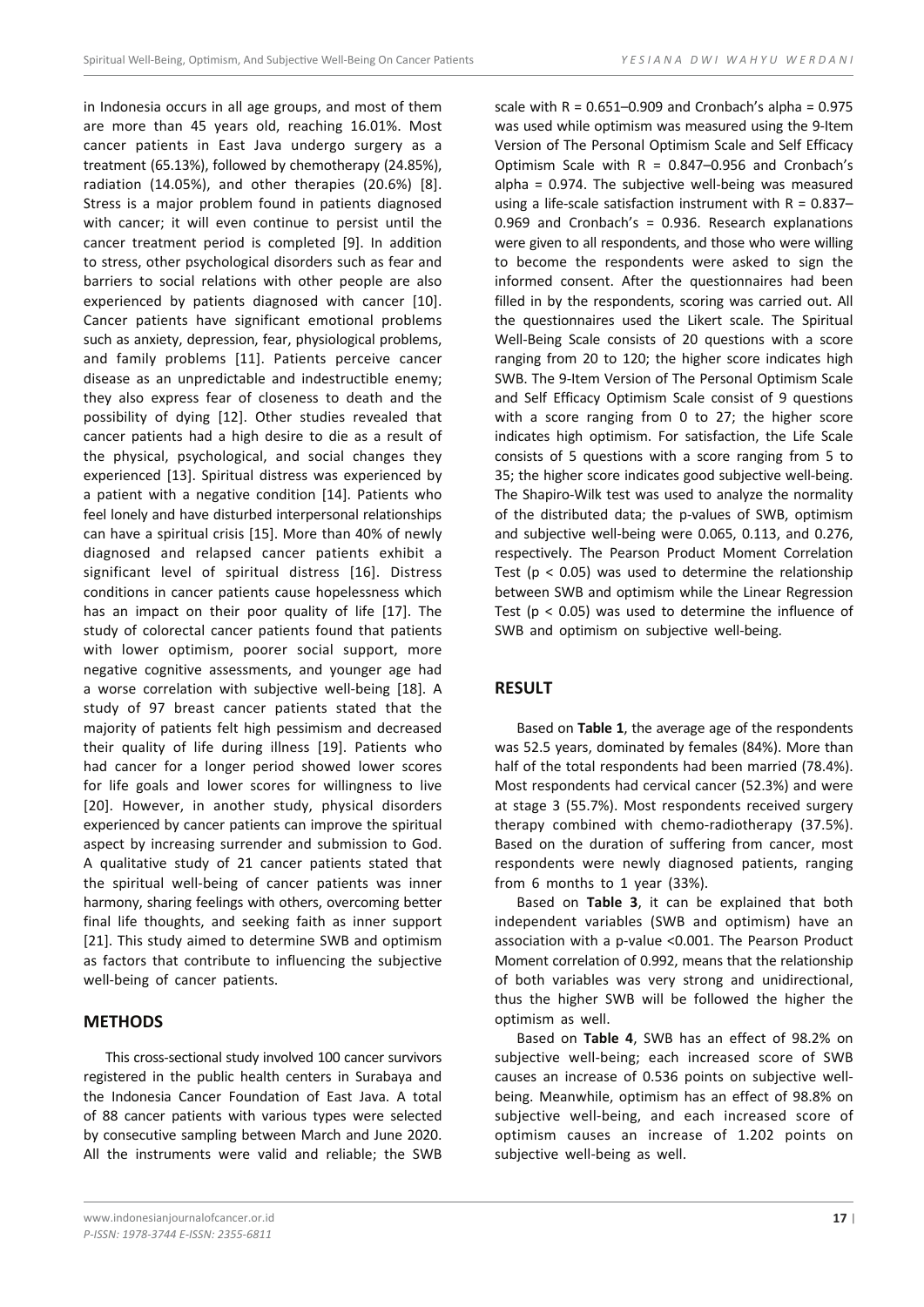**Table 1.** Demographic data of respondents at Public Health Center Surabaya and Indonesia Cancer Foundation of East Java Indonesia (n = 88)

| Age<br>$52.5 + 9.30$<br>(years) (Mean + SD)<br>Gender<br>74<br>84<br>Female<br>14<br>16<br>Male<br><b>Marital status</b><br>5<br>5.7<br>Single<br>69<br>78.4<br>Married<br>12<br>13.6<br>Widow<br>2.3<br>$\overline{2}$<br>Widower<br>Cancer types<br>46<br>52.3<br>Cervical cancer<br>17<br>15<br>Breast cancer<br>5.7<br>5<br>Nasopharyngeal cancer<br>9<br>10.2<br>Lung cancer<br>3<br>3.4<br>Colon cancer<br>4<br>4.6<br>Endometrial cancer<br>3<br>3.4<br>Hodgkin<br>3<br>3.4<br>Prostate cancer<br>Cancer stage<br>3<br>3.4<br>Stage 1<br>29<br>33<br>Stage 2<br>49<br>55.7<br>Stage 3<br>7.9<br>7<br>Stage 4<br>Cancer therapy<br>16<br>18.2<br>Chemotherapy<br>3<br>3.4<br>Radiotherapy<br>25<br>28.4<br>Chemo-radiotherapy<br>37.5<br>33<br>Surgery, Chemo-radiotherapy<br>$\overline{2}$<br>2.3<br>Surgery, Radiotherapy<br>8<br>9.1<br>Surgery, Chemotherapy<br>$\mathbf{1}$<br>1.1<br>Surgery<br>Length of cancer diagnosed<br>20<br>22.7<br>$< 6$ months<br>29<br>33<br>6 months-1 year<br>19<br>21.6<br>1-3 years<br>16<br>18.2<br>4-6 years<br>4<br>4.5<br>> 6 years | <b>Demographic Characteristics</b> | N | ℅ |
|-------------------------------------------------------------------------------------------------------------------------------------------------------------------------------------------------------------------------------------------------------------------------------------------------------------------------------------------------------------------------------------------------------------------------------------------------------------------------------------------------------------------------------------------------------------------------------------------------------------------------------------------------------------------------------------------------------------------------------------------------------------------------------------------------------------------------------------------------------------------------------------------------------------------------------------------------------------------------------------------------------------------------------------------------------------------------------------|------------------------------------|---|---|
|                                                                                                                                                                                                                                                                                                                                                                                                                                                                                                                                                                                                                                                                                                                                                                                                                                                                                                                                                                                                                                                                                     |                                    |   |   |
|                                                                                                                                                                                                                                                                                                                                                                                                                                                                                                                                                                                                                                                                                                                                                                                                                                                                                                                                                                                                                                                                                     |                                    |   |   |
|                                                                                                                                                                                                                                                                                                                                                                                                                                                                                                                                                                                                                                                                                                                                                                                                                                                                                                                                                                                                                                                                                     |                                    |   |   |
|                                                                                                                                                                                                                                                                                                                                                                                                                                                                                                                                                                                                                                                                                                                                                                                                                                                                                                                                                                                                                                                                                     |                                    |   |   |
|                                                                                                                                                                                                                                                                                                                                                                                                                                                                                                                                                                                                                                                                                                                                                                                                                                                                                                                                                                                                                                                                                     |                                    |   |   |
|                                                                                                                                                                                                                                                                                                                                                                                                                                                                                                                                                                                                                                                                                                                                                                                                                                                                                                                                                                                                                                                                                     |                                    |   |   |
|                                                                                                                                                                                                                                                                                                                                                                                                                                                                                                                                                                                                                                                                                                                                                                                                                                                                                                                                                                                                                                                                                     |                                    |   |   |
|                                                                                                                                                                                                                                                                                                                                                                                                                                                                                                                                                                                                                                                                                                                                                                                                                                                                                                                                                                                                                                                                                     |                                    |   |   |
|                                                                                                                                                                                                                                                                                                                                                                                                                                                                                                                                                                                                                                                                                                                                                                                                                                                                                                                                                                                                                                                                                     |                                    |   |   |
|                                                                                                                                                                                                                                                                                                                                                                                                                                                                                                                                                                                                                                                                                                                                                                                                                                                                                                                                                                                                                                                                                     |                                    |   |   |
|                                                                                                                                                                                                                                                                                                                                                                                                                                                                                                                                                                                                                                                                                                                                                                                                                                                                                                                                                                                                                                                                                     |                                    |   |   |
|                                                                                                                                                                                                                                                                                                                                                                                                                                                                                                                                                                                                                                                                                                                                                                                                                                                                                                                                                                                                                                                                                     |                                    |   |   |
|                                                                                                                                                                                                                                                                                                                                                                                                                                                                                                                                                                                                                                                                                                                                                                                                                                                                                                                                                                                                                                                                                     |                                    |   |   |
|                                                                                                                                                                                                                                                                                                                                                                                                                                                                                                                                                                                                                                                                                                                                                                                                                                                                                                                                                                                                                                                                                     |                                    |   |   |
|                                                                                                                                                                                                                                                                                                                                                                                                                                                                                                                                                                                                                                                                                                                                                                                                                                                                                                                                                                                                                                                                                     |                                    |   |   |
|                                                                                                                                                                                                                                                                                                                                                                                                                                                                                                                                                                                                                                                                                                                                                                                                                                                                                                                                                                                                                                                                                     |                                    |   |   |
|                                                                                                                                                                                                                                                                                                                                                                                                                                                                                                                                                                                                                                                                                                                                                                                                                                                                                                                                                                                                                                                                                     |                                    |   |   |
|                                                                                                                                                                                                                                                                                                                                                                                                                                                                                                                                                                                                                                                                                                                                                                                                                                                                                                                                                                                                                                                                                     |                                    |   |   |
|                                                                                                                                                                                                                                                                                                                                                                                                                                                                                                                                                                                                                                                                                                                                                                                                                                                                                                                                                                                                                                                                                     |                                    |   |   |
|                                                                                                                                                                                                                                                                                                                                                                                                                                                                                                                                                                                                                                                                                                                                                                                                                                                                                                                                                                                                                                                                                     |                                    |   |   |
|                                                                                                                                                                                                                                                                                                                                                                                                                                                                                                                                                                                                                                                                                                                                                                                                                                                                                                                                                                                                                                                                                     |                                    |   |   |
|                                                                                                                                                                                                                                                                                                                                                                                                                                                                                                                                                                                                                                                                                                                                                                                                                                                                                                                                                                                                                                                                                     |                                    |   |   |
|                                                                                                                                                                                                                                                                                                                                                                                                                                                                                                                                                                                                                                                                                                                                                                                                                                                                                                                                                                                                                                                                                     |                                    |   |   |
|                                                                                                                                                                                                                                                                                                                                                                                                                                                                                                                                                                                                                                                                                                                                                                                                                                                                                                                                                                                                                                                                                     |                                    |   |   |
|                                                                                                                                                                                                                                                                                                                                                                                                                                                                                                                                                                                                                                                                                                                                                                                                                                                                                                                                                                                                                                                                                     |                                    |   |   |
|                                                                                                                                                                                                                                                                                                                                                                                                                                                                                                                                                                                                                                                                                                                                                                                                                                                                                                                                                                                                                                                                                     |                                    |   |   |
|                                                                                                                                                                                                                                                                                                                                                                                                                                                                                                                                                                                                                                                                                                                                                                                                                                                                                                                                                                                                                                                                                     |                                    |   |   |
|                                                                                                                                                                                                                                                                                                                                                                                                                                                                                                                                                                                                                                                                                                                                                                                                                                                                                                                                                                                                                                                                                     |                                    |   |   |
|                                                                                                                                                                                                                                                                                                                                                                                                                                                                                                                                                                                                                                                                                                                                                                                                                                                                                                                                                                                                                                                                                     |                                    |   |   |
|                                                                                                                                                                                                                                                                                                                                                                                                                                                                                                                                                                                                                                                                                                                                                                                                                                                                                                                                                                                                                                                                                     |                                    |   |   |
|                                                                                                                                                                                                                                                                                                                                                                                                                                                                                                                                                                                                                                                                                                                                                                                                                                                                                                                                                                                                                                                                                     |                                    |   |   |
|                                                                                                                                                                                                                                                                                                                                                                                                                                                                                                                                                                                                                                                                                                                                                                                                                                                                                                                                                                                                                                                                                     |                                    |   |   |
|                                                                                                                                                                                                                                                                                                                                                                                                                                                                                                                                                                                                                                                                                                                                                                                                                                                                                                                                                                                                                                                                                     |                                    |   |   |
|                                                                                                                                                                                                                                                                                                                                                                                                                                                                                                                                                                                                                                                                                                                                                                                                                                                                                                                                                                                                                                                                                     |                                    |   |   |
|                                                                                                                                                                                                                                                                                                                                                                                                                                                                                                                                                                                                                                                                                                                                                                                                                                                                                                                                                                                                                                                                                     |                                    |   |   |
|                                                                                                                                                                                                                                                                                                                                                                                                                                                                                                                                                                                                                                                                                                                                                                                                                                                                                                                                                                                                                                                                                     |                                    |   |   |
|                                                                                                                                                                                                                                                                                                                                                                                                                                                                                                                                                                                                                                                                                                                                                                                                                                                                                                                                                                                                                                                                                     |                                    |   |   |
|                                                                                                                                                                                                                                                                                                                                                                                                                                                                                                                                                                                                                                                                                                                                                                                                                                                                                                                                                                                                                                                                                     |                                    |   |   |

|                                     |  | <b>Table 2.</b> Descriptive statistic of spiritual well-being, |
|-------------------------------------|--|----------------------------------------------------------------|
| optimism, and subjective well-being |  |                                                                |

| Variable              | N  | Min-Max    | Mean  | SD    |
|-----------------------|----|------------|-------|-------|
| <b>SWB</b>            | 88 | $84 - 118$ | 99.67 | 8.290 |
| Optimism              | 88 | $12 - 27$  | 20.03 | 3.709 |
| Subjective Well-Being | 88 | $14 - 33$  | 24.18 | 4.484 |

SWB, Spiritual well-being

**Table 3.** The relationship between SWB and optimism

|          | <b>SWB</b>                                   |         |  |
|----------|----------------------------------------------|---------|--|
|          | <b>Pearson Product Moment</b><br>Correlation | Þ       |  |
| Optimism | 0.992                                        | < 0.001 |  |
|          |                                              |         |  |

**Table 4.** The influence of SWB and optimism on subjective well-being

| Variable   | <b>Subjective Well-Being</b> |    |   |                                                   |         |
|------------|------------------------------|----|---|---------------------------------------------------|---------|
|            | R                            | r2 | в | 95% CI-b                                          | p-value |
| <b>SWB</b> |                              |    |   | $0.991$ $0.982$ $0.536$ $0.520 - 0.552$ < 0.001   |         |
| Optimism   |                              |    |   | $0.994$ $0.988$ $1.202$ $1.174 - 1.230$ < $0.001$ |         |

SWB, Spiritual well-being

## **DISCUSSION**

It was found that most respondents had a high score of SWB, which indicated that most of them had high SWB. This might be caused by marital status and gender. Most respondents were female and married. The family has a role as protector of the family members to get good SWB [22], and cancer patients undergoing chemotherapy with high SWB scores were female [23]. Spirituality is an important factor to increase hope for cancer patients to undergo the treatment process, be ready to face disease recurrence, and even be ready to face death [24]. Even cancer patients experiencing intense pain still have high SWB scores [25]. Cancer patients define SWB as a valuable life condition, have a sense of belonging in a community, and have a feeling of being close to nature [26]. A study of 96 cancer patients who were undergoing chemotherapy stated that there was a significant relationship between prayer and an increase in life expectancy because prayer can increase self-confidence towards healing and a better future [27].

Based on this study, there were a few respondents who had lower SWB scores than others, which might be caused by the fact that the respondents were still newly diagnosed with cancer in less than 6 months, so the focus of attention was only on how to treat cancer and relieve the symptoms through the treatment process in the hospital. A study confirmed that at the beginning of a cancer diagnosis, hopelessness dominates, and patients only concentrate on themselves and feel the fear of cancer cells that will be spread and the symptoms getting worse [28]. Early diagnosis of a chronic disease can cause an individual to fall into a denial state. This was as described in the previous studies conducted on patients with one of the chronic diseases, multiple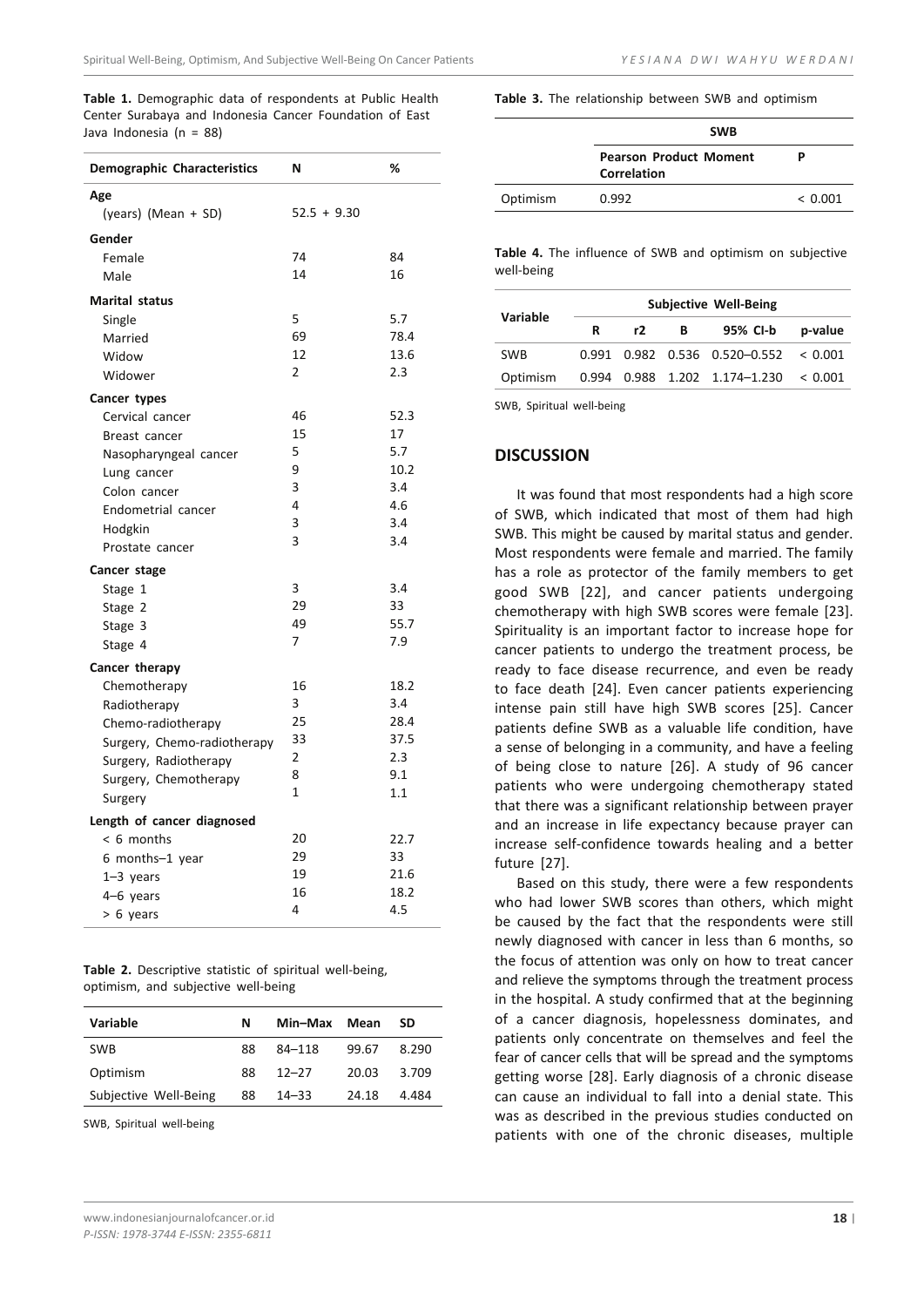sclerosis, in which, during the first six months of diagnosis, high levels of anxiety were found and only decreased in the first year but continued with an increase in the depression phase until 20 months [29].

Based on the results of this study, most respondents had high optimism scores. It is presumably caused by the marital status because most of the respondents who were married had a better support system than those without marital ties. This is because the support system provided by the family can help build patient confidence which can have an impact on growing optimism. A similar result was also stated in a study that the involvement of families in assisting cancer patients caused significant changes to increase patient optimism and changes in good coping [30]. Another study explained that cancer did not reduce optimism and self-confidence because it can increase the patient's ability to adapt to the condition of the disease [31].

However, this study found that respondents' lower optimism scores might be caused by the length of cancer diagnosis, which was < 6 months. This statement was supported by another study that cancer patients diagnosed for less than 1 year and living alone are more likely to experience pessimism and increase mortality [32]. Respondents who obtained a low score of optimism in this study were unmarried women and widows. Women tend to be more pessimistic than men; 97 women who suffer from breast cancer and gynecological cancer have a high level of pessimism which has an impact on increased anxiety and decreased quality of life [19].

Respondents of this study had a high score of subjective well-being score. Most of them were early elderly to elderly (> 46 years old) while the younger ones had a lower score of subjective well-being. A study provided a statement that being diagnosed with cancer at a young age has a high risk of having a poor score on expectation, life satisfaction, and quality of life [33], but a total of 99 stage IV (end-stage) cancer patients stated that patients who had positive thoughts tend to experience a better level of subjective well-being [34].

The results showed that there was a significant influence between SWB and optimism. A study explained that cancer patients undergoing chemotherapy who had good spiritual health with a transcendental connection between humans and God can develop a sense of selfworth [35]. Cancer patients also stated that the patient's belief in God made them feel stronger than before, raising new hope and a sense of optimism for a better life [36].

The finding of this study declared that both SWB and optimism had a significant influence on the subjective well-being of cancer patients of 98.2% and 98.8%, respectively. SWB refers to well-being in relationship with God and strengthening of values and life goals-meaning in life [37]. Good SWB causes patients to feel more comfortable, which can encourage better subjective well-being. Similar results were presented in a study showing that good spirituality influences good health behavior and can directly improve psychological well-being [38]. The findings of this study are supported by the results of a study stating that the highest spirituality of cancer patients is a sense of positivity, gratitude, hope, and peace, all of which have been shown to improve global health status [39]. Improving health status is a determining factor for increasing subjective well-being [40]. A study conducted on 164 cancer patients explained that good spiritual well-being could increase hope, quality of life, and optimism for the future [41]. Optimism is a positive variable that is important in dealing with illness and can increase a person's happiness, hope, and survival [42]. Optimism is a predicting factor in assessing subjective well-being in cancer patients. Increasing optimism has an impact on increasing subjective well-being as well [43]. High optimism can significantly reduce hopelessness and improve the quality of life [44], happiness, and subjective well-being [45]. Another study that also had a similar result was that hope and emotion were the strongest predictors of subjective well-being [46]. Optimism has a direct effect on adaptive coping strategies and increases positive mood, which has an impact on wellbeing [47].

The limitation of this study is that the type of cancer was not selected due to the pandemic situation during the research process, resulting in not many available respondents. Thus, the study required a longer time. However, to overcome this, the researchers included in detail the types of cancer in the demographic data.

## **CONCLUSIONS**

Cancer suffered by the patient did not diminish spiritual well-being, and the high score of SWB induced optimism about the healing of the disease. These become a strength for patients to obtain better subjective wellbeing. However, female patients with newly diagnosed cancer who do not have sufficient support systems tend to be spiritually less prosperous and pessimistic, resulting in less optimal subjective well-being.

#### **DECLARATIONS**

#### **Ethics Approval**

This study has been reviewed for ethical feasibility. Ethics approval was done by Medical Faculty Widya Mandala Catholic University Surabaya, Indonesia, and has been declared ethical based on certificate No. 086/ WM12/KEPK/DOSEN/T/2020. Research ethics procedures were conducted by explaining the research purposes, benefits, procedures, risks, and confidentiality to all respondents, then the respondents signed an informed consent if they agreed as respondents.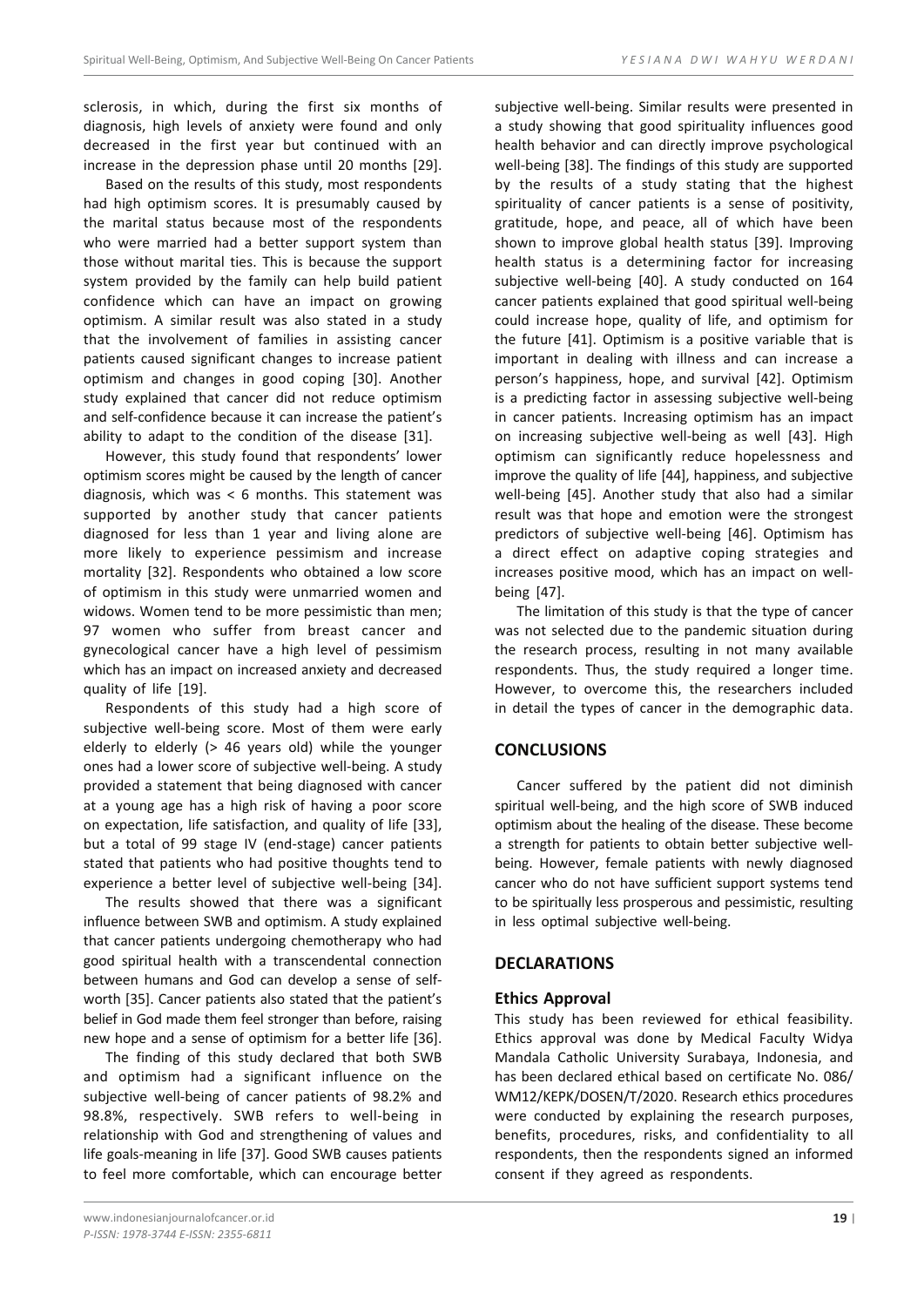## **Competing of Interest**

I declare that I do not have any competing interests, especially with the study funder.

# **Acknowledgment**

I would like to convey my deep gratitude for the support and good cooperation of all staff and respondents at the Kedungdoro Public Health Center Surabaya, and Indonesian Cancer Foundation of East Java, and I am also very grateful to the Rector and Dean of the Faculty of Nursing Widya Mandala Catholic University Surabaya who has funded the implementation of this research.

# **REFERENCES**

- 1. Esser P, Glaesmer H, Faller H, Koch U, et al. Posttraumatic stress disorder among cancer patients—Findings from a large and representative interview-based study in Germany. Psychooncology. 2019;28(6):1278–85.
- 2. Lestari P, Nuraeni A, Setyorini D. Spiritual Distress In Breast Cancer Patients. J Nurs Care. 2018;1(2).
- 3. Kandasamy A, Chaturvedi S, Desai G. Spirituality, distress, depression, anxiety, and quality of life in patients with advanced cancer. Indian J Cancer. 2011;48(1):55.
- 4. Exline JJ, Park CL, Smyth JM, Carey MP. Anger toward God: Social-cognitive predictors, prevalence, and links with adjustment to bereavement and cancer. J Pers Soc Psychol. 2011;100(1):129–48.
- 5. Cheng Q, Xu X, Liu X, et al. Spiritual needs and their associated factors among cancer patients in China: a cross-sectional study. Support Care Cancer. 2018;26(10):3405–12.
- 6. Manning LK, Radina ME. The Role of Spirituality in the Lives of Mothers of Breast Cancer Survivors. J Relig Spiritual Aging. 2015;27(2–3):125–44.
- 7. Street W. Cancer facts & figures 2019. Am Cancer Soc. 2019;76(3):105–8.
- 8. Republic Indonesia Ministry of Health. National Report on Basic Health Research 2018 [Internet]. Health Research and Development Agency. Jakarta; 2018. Available from: http://www.yankes.kemkes. go.id/assets/downloads/PMK No. 57 Tahun 2013 tentang PTRM.pdf
- 9. Kang DH, Park NJ, Mcardle T. Cancer-Specific Stress and Mood Disturbance: Implications for Symptom Perception, Quality of Life, and Immune Response in Women Shortly after Diagnosis of Breast Cancer. ISRN Nurs. 2012;2012:608039.
- 10. Barre PV, Padmaja G, Rana S, Tiamongla. Stress and Quality of Life in Cancer Patients: Medical and Psychological Intervention. Indian J Psychol Med. 2018;40(3):232.
- 11. Hong JF, Zhang W, Song YX, Xie LF, Wang WL. Psychological distress in elderly cancer patients. Int J Nurs Sci. 2015;2(1):23–7.
- 12. Vrinten C, McGregor LM, Heinrich M, et al. What do people fear about cancer? A systematic review and meta-synthesis of cancer fears in the general population. Psychooncology. 2017;26(8):1070–9.
- 13. Abdollahimohammad A, Firouzkouhi M, Naderifar M. Lived Experiences of Iranian Cancer Patients After Survival: A Phenomenological Research. J Patient Exp. 2019;6(2):164–8.
- 14. Martins H, Caldeira S. Spiritual Distress in Cancer Patients: A Synthesis of Qualitative Studies. Religions. 2018;9(10):285.
- 15. Heidarzadeh M, Rassouli M, Shahbolaghi M, et al. Posttraumatic Growth and its Dimensions in Patients with Cancer. Vol. 5, Middle East Journal of Cancer. 2014;5(1):23-9.
- 16. Holland JC, Andersen B, Breitbart WS, et al. Distress Management: Clinical practice guidelines in oncology. JNCCN J Natl Compr Cancer Netw. 2013;11(2):190–209.
- 17. Ravindran OS, Shankar A, Murthy T. A Comparative Study on Perceived Stress, Coping, Quality of Life, and Hopelessness between Cancer Patients and Survivors. Indian J Palliat Care. 2019;25(3):414–20.
- 18. Dunn J, Ng SK, Breitbart W, Aitken J, Youl P, Baade PD, et al. Health-related quality of life and life satisfaction in colorectal cancer survivors: trajectories of adjustment. Health Qual Life Outcomes. 2013;11:46.
- 19. Zenger M, Glaesmer H, Hockel M, Hinz A. Pessimism Predicts Anxiety, Depression and Quality of Life in Female Cancer Patients. Jpn J Clin Oncol. 2011;41(1):87–94.
- 20. Wnuk M, Marcinkowski JT, Fobair P. The Relationship of Purpose in Life and Hope in Shaping Happiness Among Patients with Cancer in Poland. J Psychosoc Oncol. 2012;30(4):461–83.
- 21. Rohde G, Kersten C, Vistad I, Mesel T. Spiritual Well-being in Patients With Metastatic Colorectal Cancer Receiving Noncurative Chemotherapy. Cancer Nurs. 2017;40(3):209–16.
- 22. Ghaffari M, Fatehizade M, Ahmadi A, et al. Predictors of family strength: The integrated spiritual-religious/ resilient perspective for understanding the healthy/ strong family. Iran J Psychiatry Behav Sci. 2013;7(2):57–67.
- 23. Martins H, Dias Domingues T, Caldeira S. Spiritual Well-Being in Cancer Patients Undergoing Chemotherapy in an Outpatient Setting: A Cross-Sectional Study. J Holist Nurs. 2020;38(1):68–77.
- 24. Puchalski C, King S, Ferrell B. Spiritual Considerations. Hematol Oncol Clin North Am. 2018;32(3):505–17.
- 25. Kamijo Y, Miyamura T. Spirituality and associated factors among cancer patients undergoing chemotherapy. Japan J Nurs Sci. 2020;17(1).